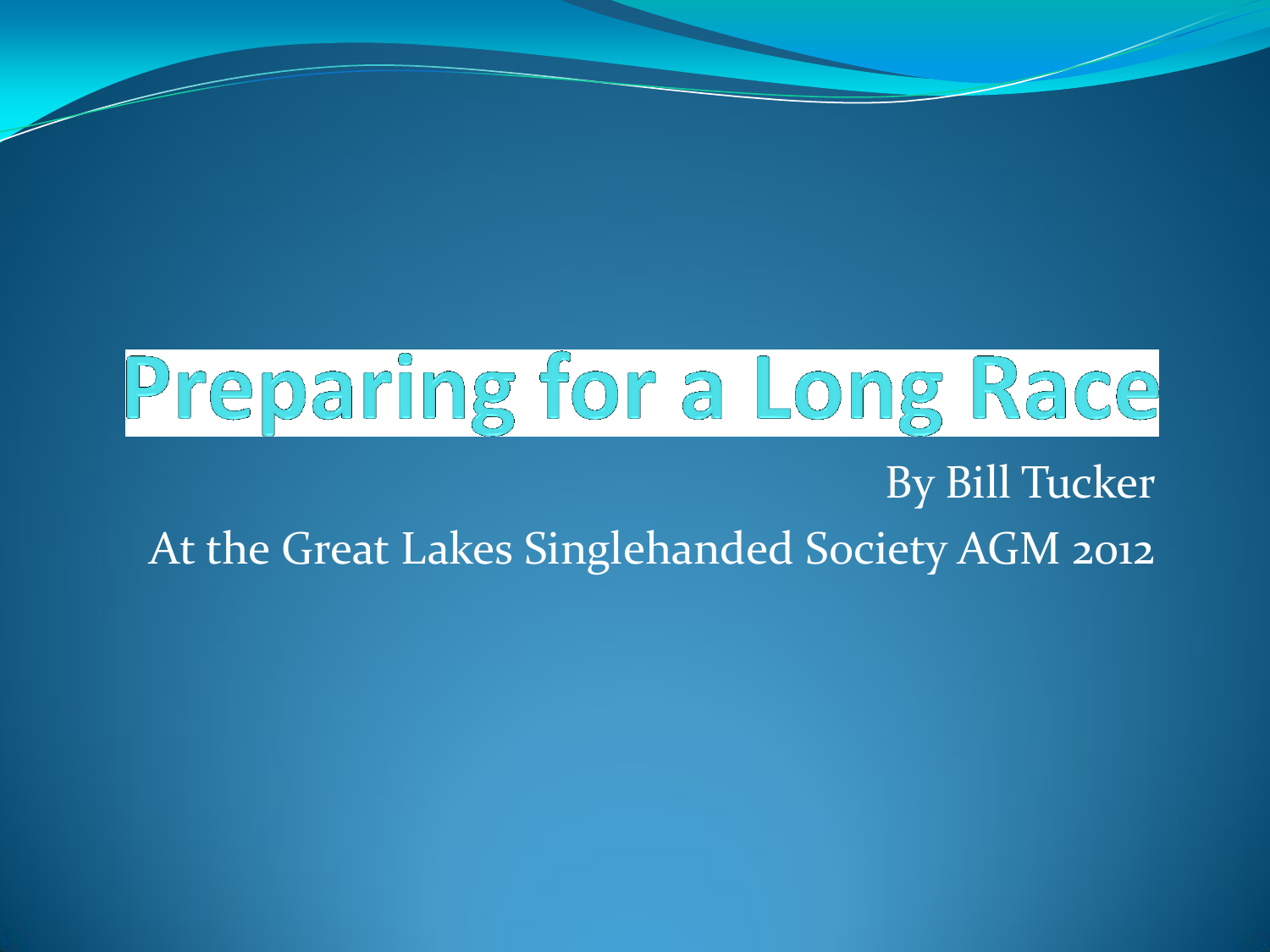### A Little History

- 1979 First Port Huron Solo Mac 230 NM
- 1981 First Super Mac Port Huron to Chicago 517 NM
- 1997 First Chicago Solo Mac 287 NM
- 2002 First Super Mac Chicago to Port Huron 517 NM
- 2008 First Super Mac and Back Port Huron to Chicago to Port Huron & Chicago to Port Huron to Chicago 1034 NM
- The Super Mac & Back is the Longest Race in the Great Lakes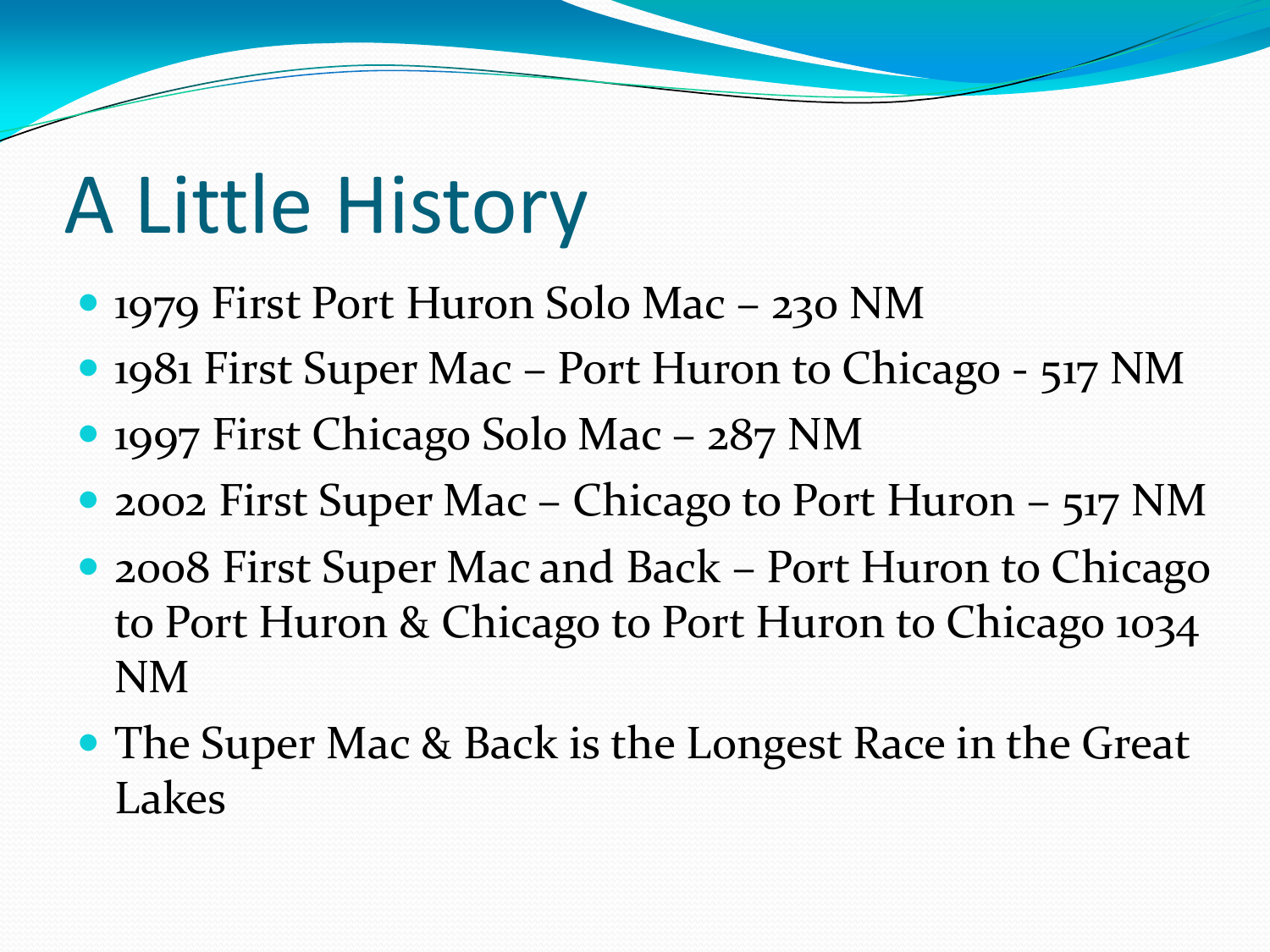#### How many days to plan for?

- What is different than the Solo Mac? It's Longer!
- GL3 Beneteau First 30 1979
- Assume about 100 NM per day (based on experience)
- For planning add 30%
- For SM&B 1034 NM 10  $\frac{1}{2}$  + 3 = 14 days
- Actual:
	- $2008 11 \frac{1}{2}$  days
	- 2011 10 days  $7$  hr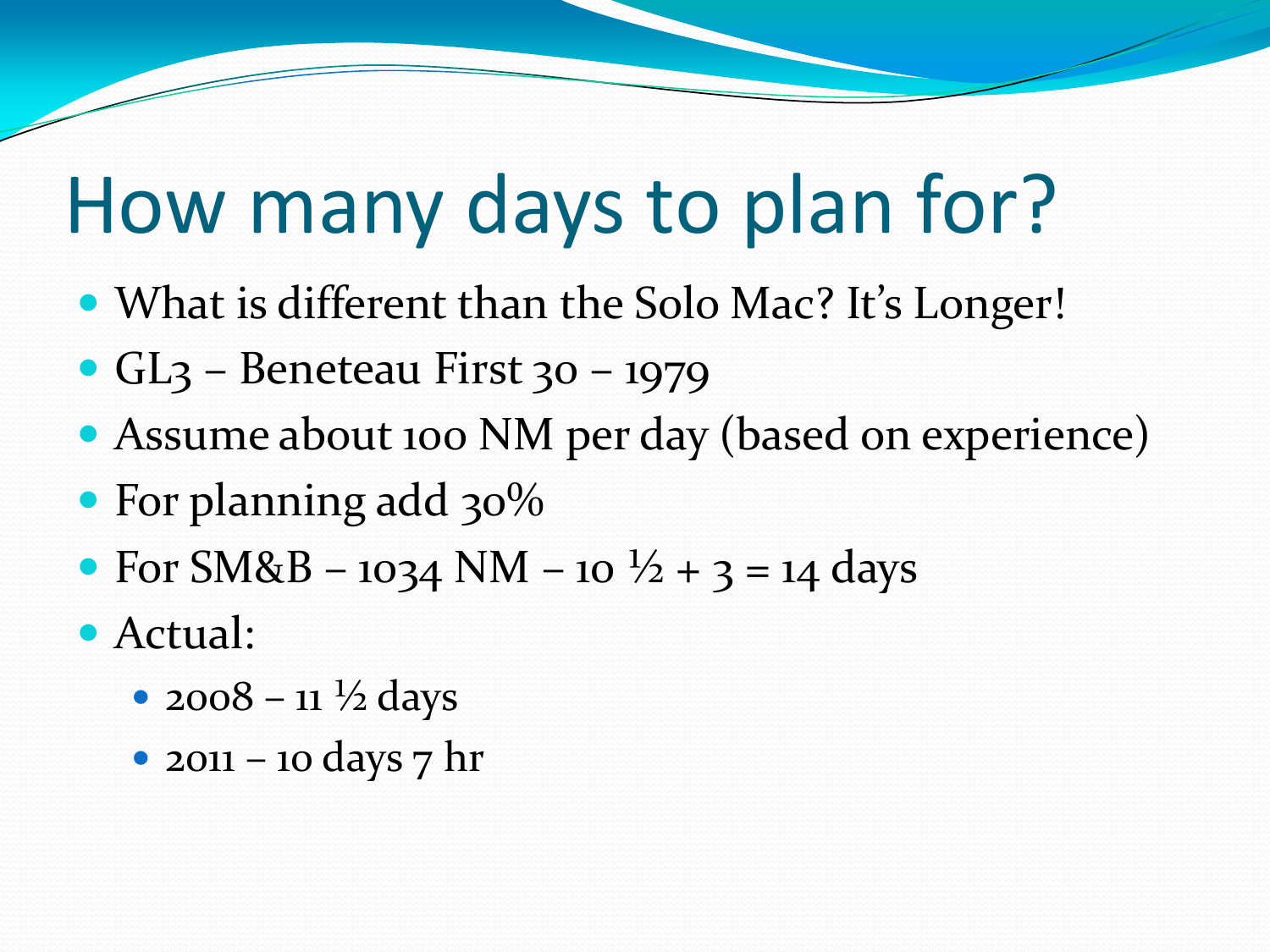#### Areas to Consider

- Navigation
- Auto Pilots
- Food
- Battery Charging / Fuel
- Sleeping
- Water
- Holding Tank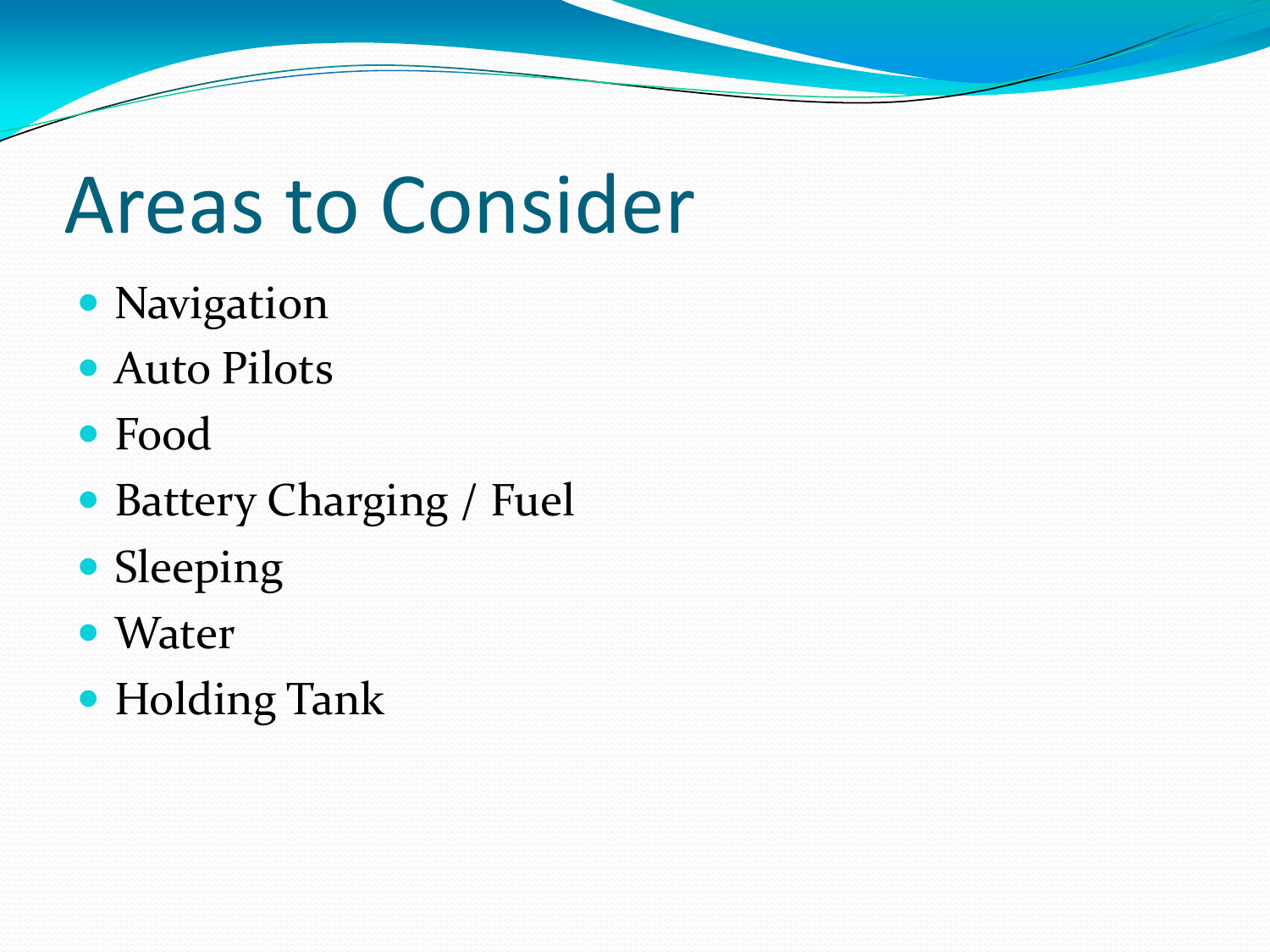## **Navigation**

- Used Chart Plotter w/ waypoints programmed
- NOAA charts for lake and key areas & harbors
- Chart books for Lake Michigan & Huron
- Logged position, speed, curse, wind, etc. every 3 hours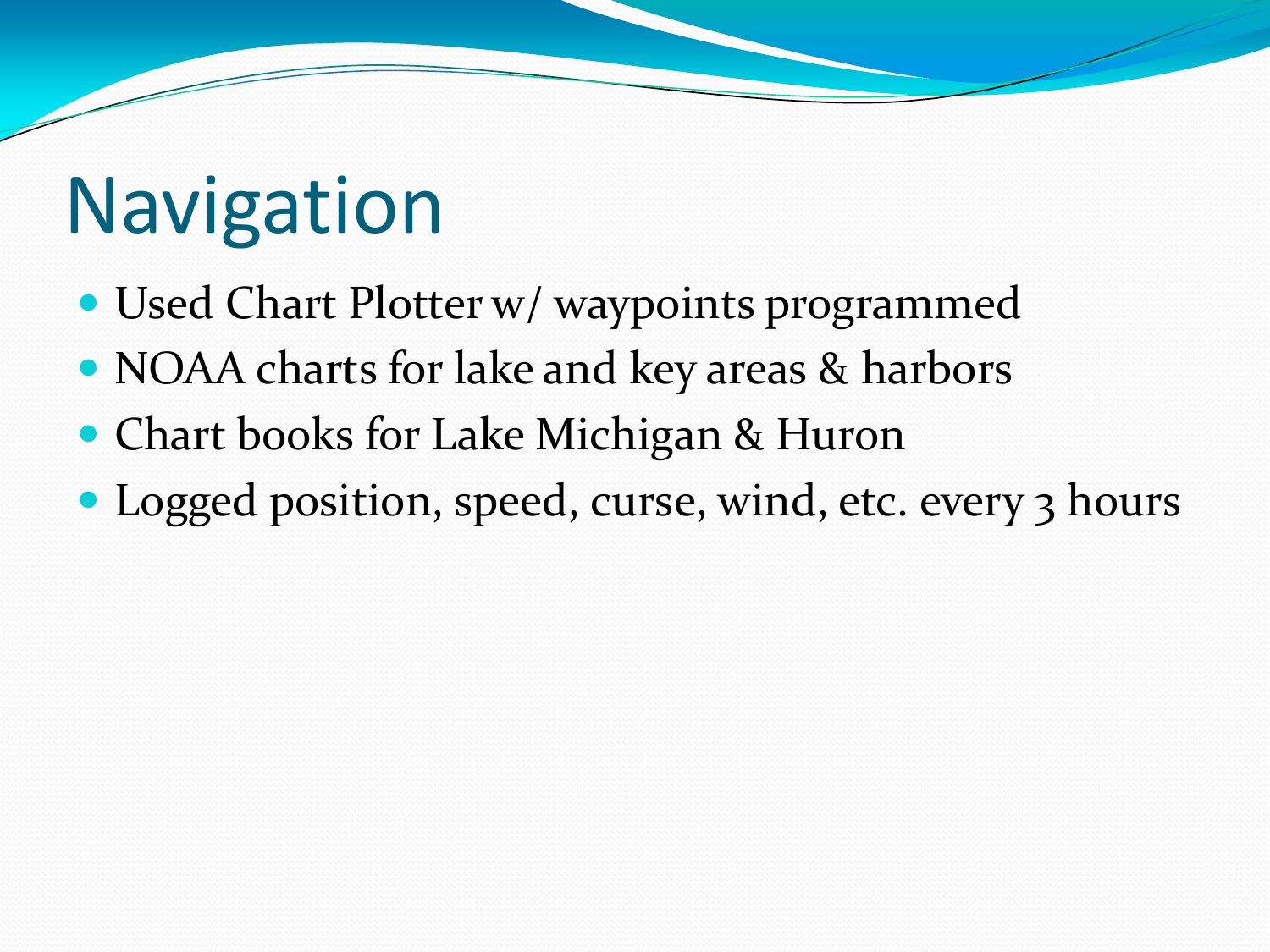## Self-Steering

- Your can never have enough Auto Pilots
- Carried 4 ½ Auto Pilots & Navick Plastimo Windvane
- Primary Auto Pilot Raymarine S-1
	- Steer a course to wind
	- Has rate gyro helps steer in following seas
- Spend time tuning and learning how to adjust for different conditions before the race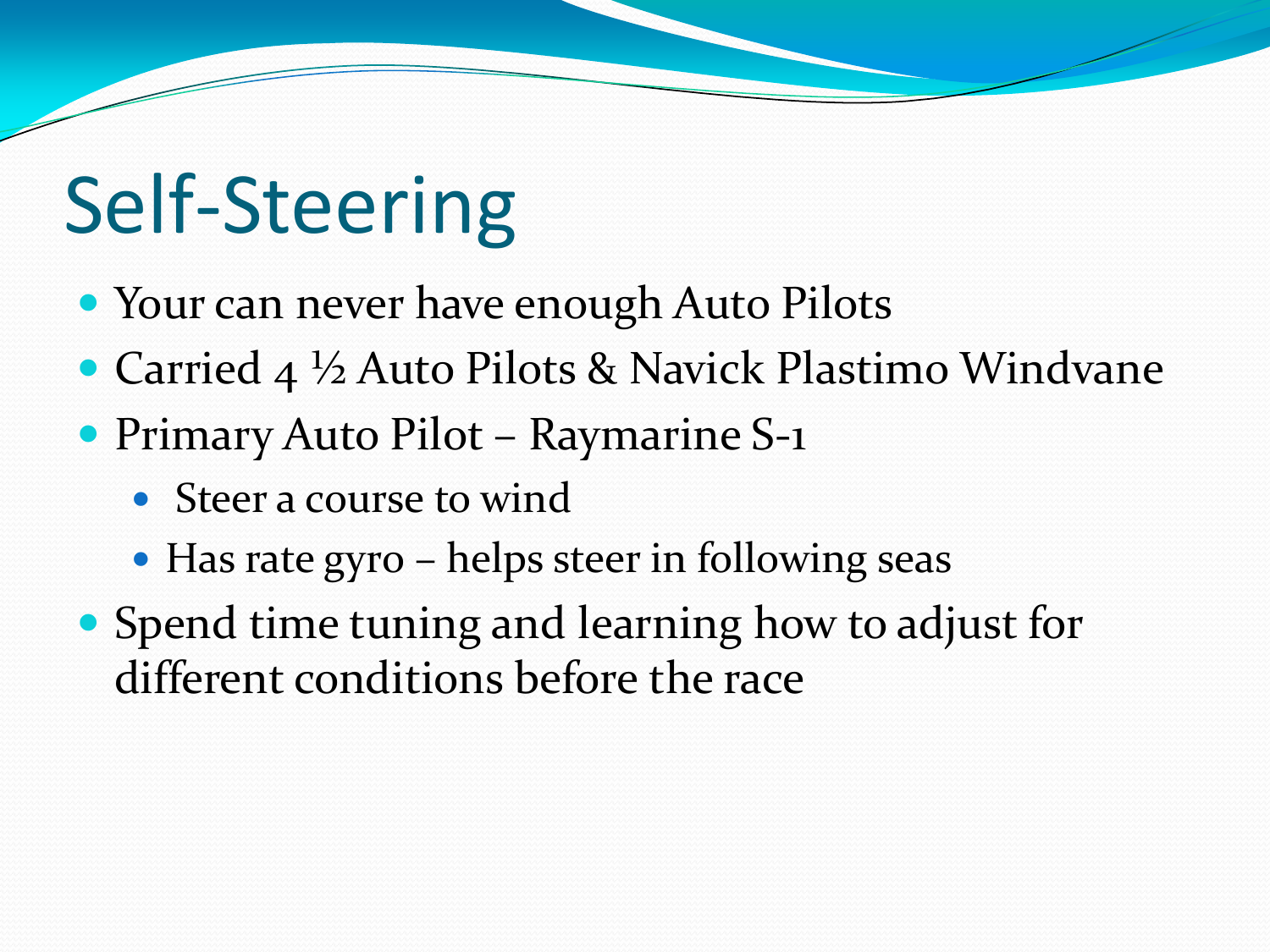### Food

- Wrote out a schedule for 15 days on Excel spread sheet
- Carried food for good and bad weather
	- Good weather food mostly cans
	- Bad weather food cup of soup & granola bars
- Carry some milk, salad materials, cheese in ice box
	- Ice will be gone in 3 to 5 days depending on weather
	- Carry some drinks in bilge area under cabin seats "luke cool"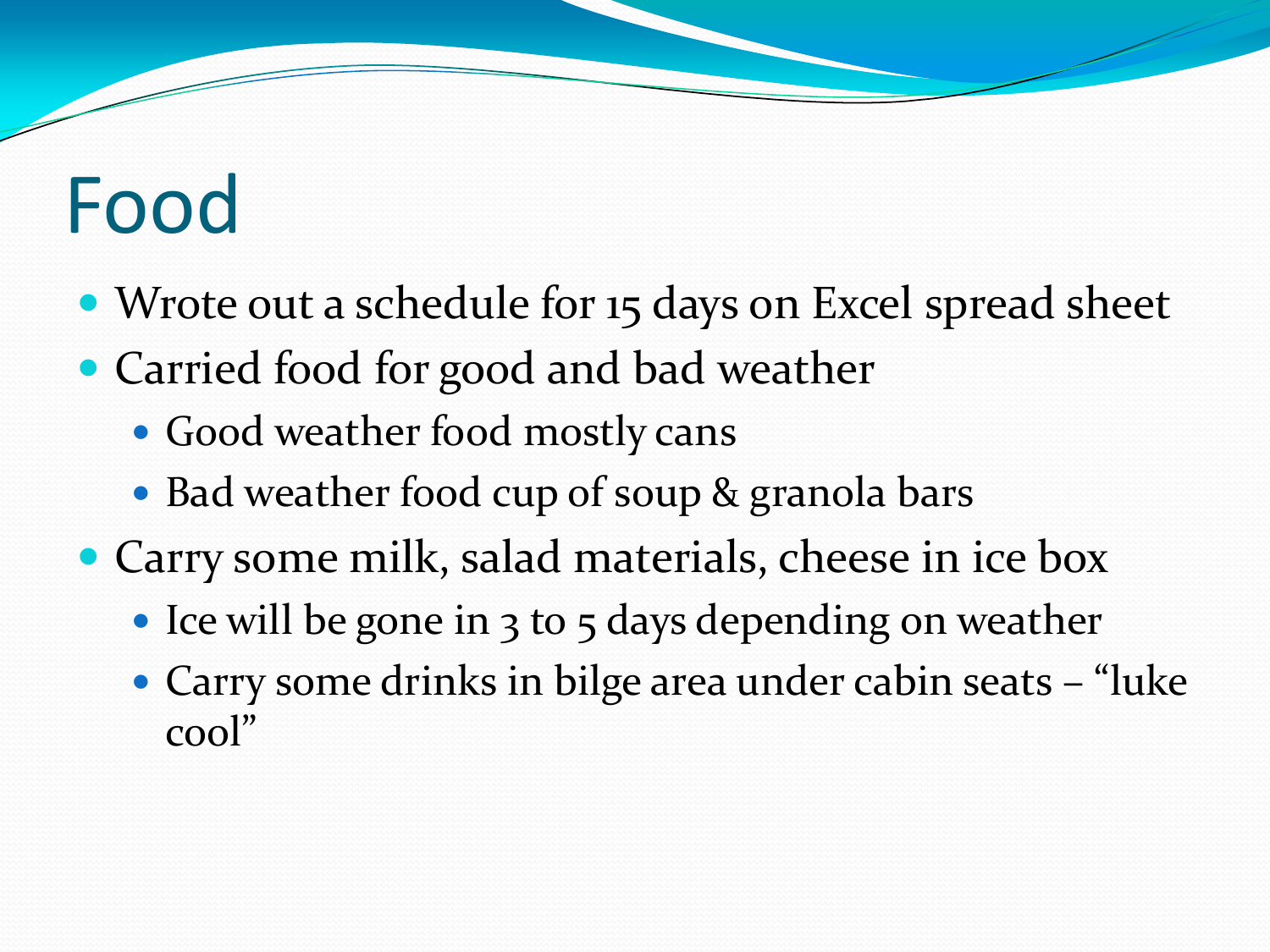### Battery Charging & Fuel

- Will charge more often on long race because use initial full charge on first day or so
- Assumed 3 hr / day at 2000 rpm or .2 gal / hr. 9 gal
- But started with 25 gal tank full
- $\bullet$  In 2008 averaged 1.9 gal / day 4.4 gal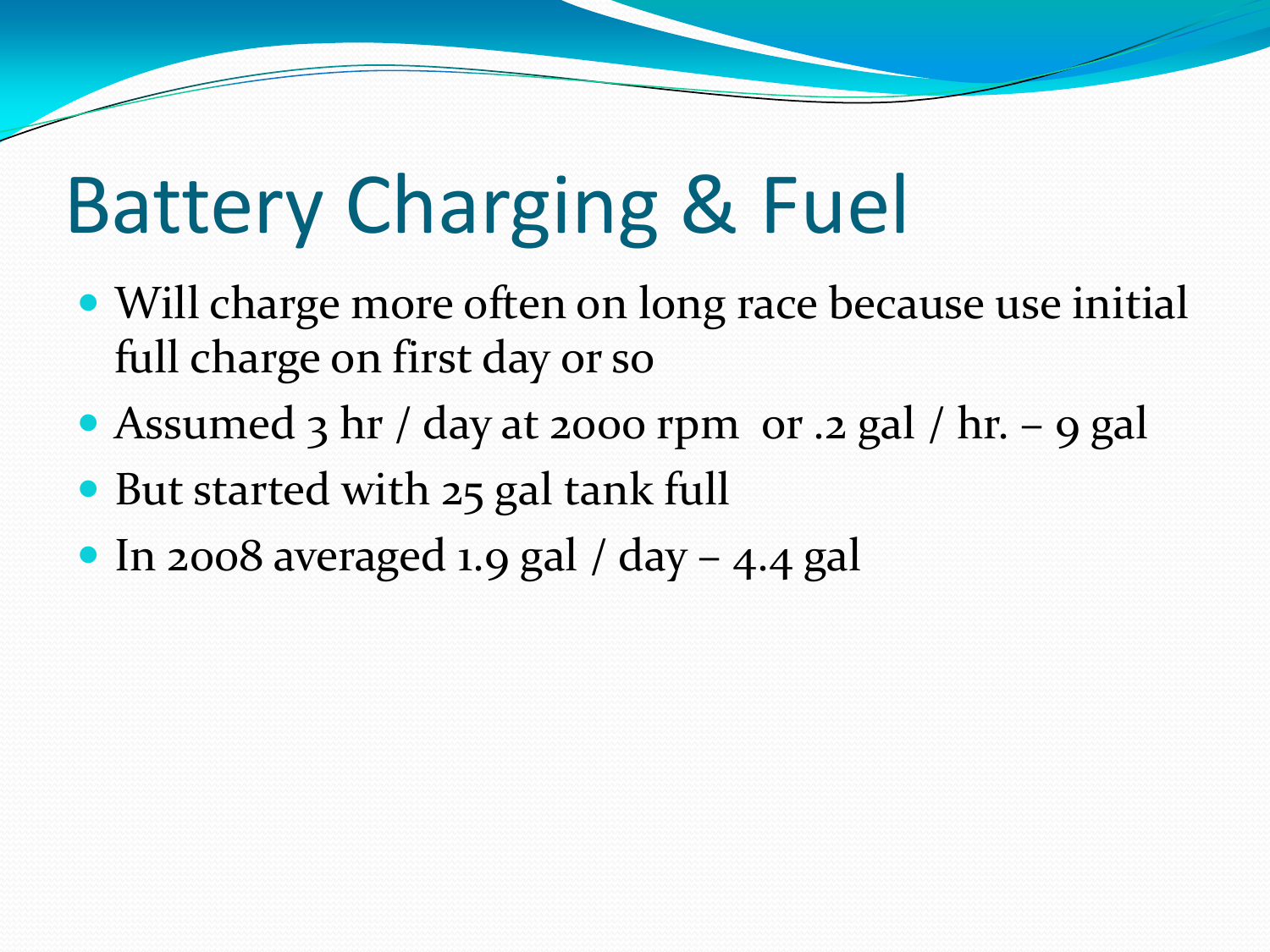# Sleep / Watch Keeping

- Used Watch Commander
- Identified pinch points and traffic lanes & planned to stay awake
- Electronics
	- Have a good radar reflector (some do not do well when boat is heeling)
	- AIS active system, integrated with my Raymarine Chart Plotter
	- CARD similar to fuzz buster
	- Sirius Satellite Weather
	- VHF Ch 16, 9, 72 radio turned on and volume up